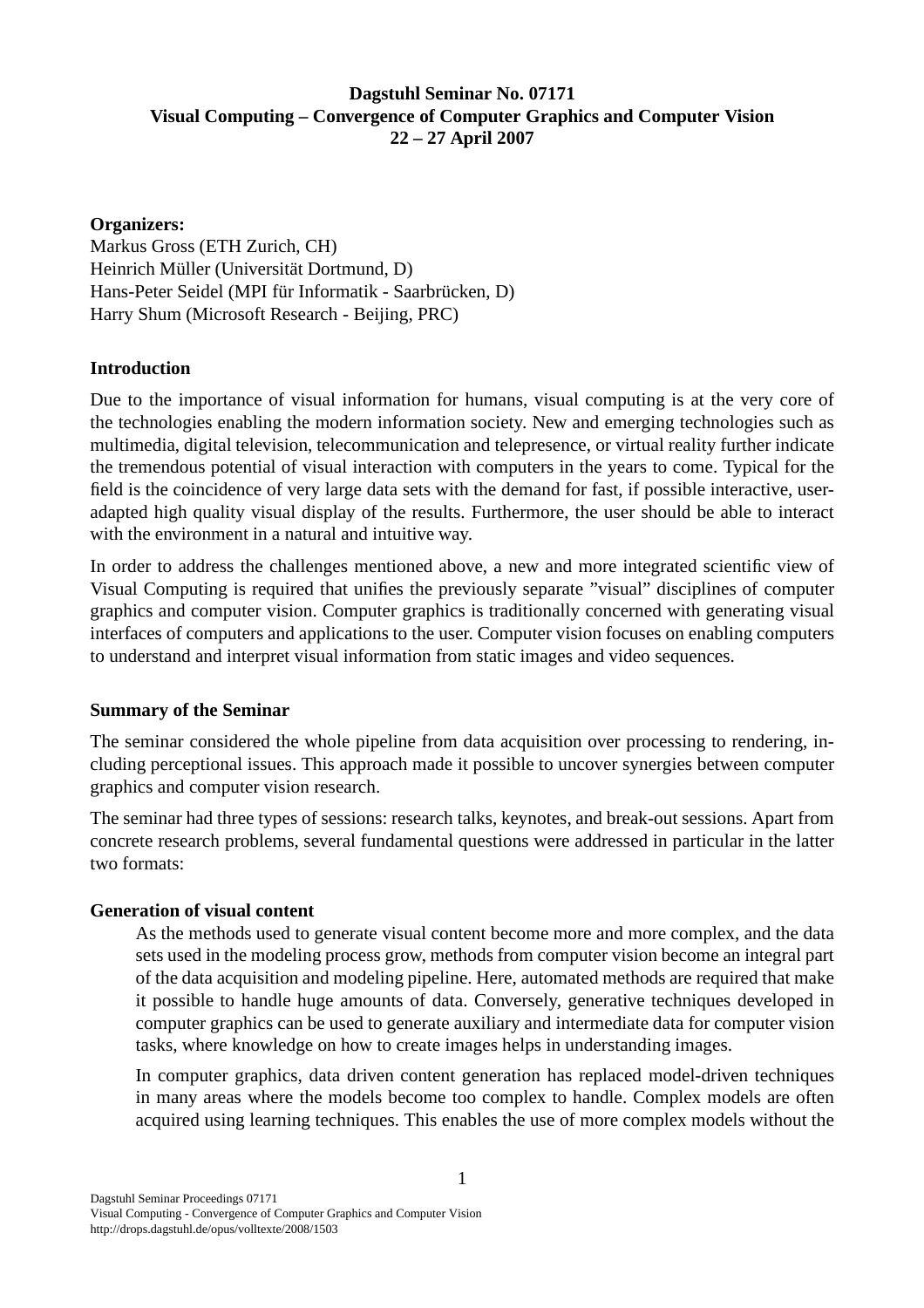need for designing such models from scratch. In even more complicated cases, tasks can be completed from data alone, either without an underlying model, or with only partial support from a simplified, coarse model. Such methods are being used in rendering and modeling of extremely complex scenes and materials (for instance human skin), and are also applied to physical simulations, where they lead to a reduction to a simpler model.

## **Analysis by synthesis**

From the computer vision direction, computer graphics techniques are used in core vision tasks. In analysis by synthesis approaches, generative techniques produce hypotheses that can then be tested. In many problems, these approaches lead to more robust methods for optimization and learning tasks. Examples for such approaches include methods for face recognition, alignment tasks, tracking.

## **Level of resolution**

Whenever we generate or analyze data in a visual form, the question arises at which level or resolution this should be done. Clearly, imposing reasonable limits on resolution is necessary, but it is unclear what level of detail and what resolution is needed for a realistic, convincing, or simply plausible result. Studying human perception can give hints, and limits in human vision and hearing can be exploited to save costs while delivering an equally convincing experience. This question is of immediate relevance in research concerning level-of-detail representations, not only considering the easier task of geometric simplification, but also model simplification and behavioral simplification.

### **Engineering versus science**

Taking a step back, it is enlightening to ask whether future developments in the field will be due to engineering achievements or scientific insights. As computing power grows, models can become more complex, and more sophisticated numerical techniques can be applied to harder and larger problems. Such advances in engineering have contributes a great part to the rise of physical simulation in computer animation, for instance, and will continue to make important contributions to the progress of the field. However, physical simulations have evolved into a third fundamental approach to gaining scientific insight besides theory and experimentation. Thus, models created from real-world data, or created with the purpose of recreating realworld behavior, may well lead to scientific insights into the studied object, be it crowds, human behavior, or various materials, especially when the models can be verified against real-world measurements. Such insights gained in visual computing research will have an impact not only in the field itself but also in other subject areas, such as for example biomechanics.

## **Modeling of human characters**

There are several areas in ongoing research that cannot be tackled by computer graphics or computer vision alone. One such problem discussed in this seminar is the modeling of human characters. Specifically, in order to build a believable model of a human that can be used for content generation, automated techniques are needed. Model parameters should be inferred from video data, since manually creating the model is too complex to be feasible. This inference must be able to model subtleties such as the emotional state of the character. This ability will also lead to a deeper understanding of the principles of communication of emotions, which in turn can be used in related tasks in character animation.

In appendices, thoughts and grand challenges identified by two of the break-out sessions are compiled.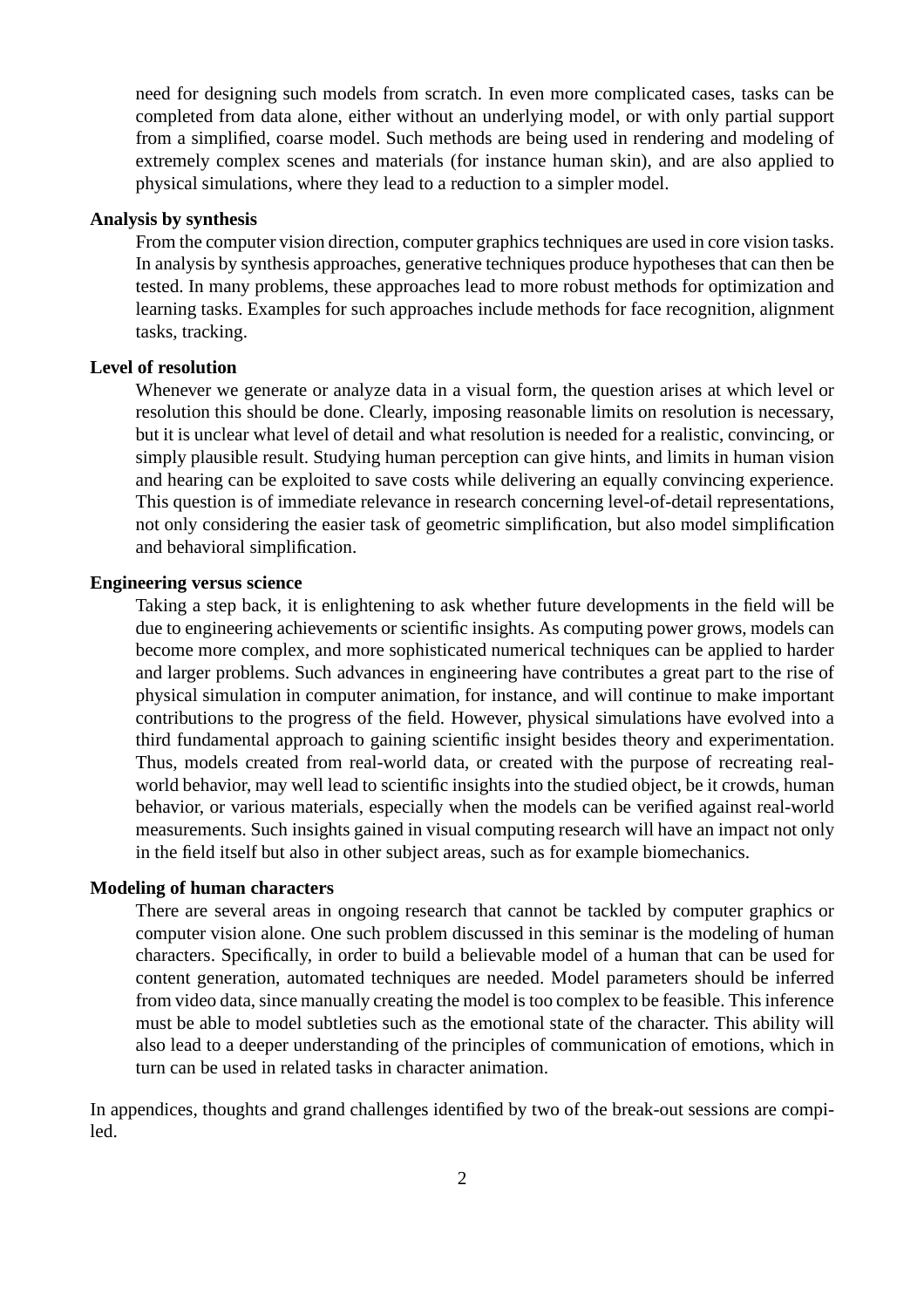#### **Conclusions of the Seminar**

It became clear during the seminar that the fields of computer vision and computer graphics are not only closely related, but are mutually dependent. As techniques are exchanged between the fields, computer graphics and computer vision are converging into a discipline of visual computing. Using the knowledge about generative and analytic techniques that is available at both ends of the spectrum leads to the development of more robust and efficient tools able to handle the huge amounts of data that are typically dealt with. The understanding of both aspects of visual data, how to analyze it as well as how to generate it, helps in identifying fundamental principles that govern the processing of visual data in a computer. This knowledge leads to the development of better representations and primitive operations on a well-founded theoretical base, allowing use to replace heuristic and fragile approaches by robust and reliable methods in visual computing.

# **Appendix A. Break-out session: Capturing reality**

## Summary by Leif Kobbelt and Wolfgang Heidrich

In science and engineering research, numerical simulations are quickly evolving as a third fundamental approach besides theory and experimentation. In this context it is becoming increasingly clear that efficient, robust, and mostly automatic techniques are required to capture all possible modes of information on real objects, including shape, material properties, and so forth. At the same time, an ever increasing level of detail for such digital models is also driven by the continued quest for increasingly realistic display of both real-world and synthetic environments.

Hence the problem of capturing reality and handling the resulting data sets is (at least) twofold: (1) how to acquire and merge all the different aspects of a real object of scene – especially across different levels of detail/resolution and (2) how to efficiently handle the resulting huge amounts of data such that interactive response times become possible.

In the discussion, we considered three different questions:

## **Which modes/aspects are relevant for visual computing?**

One working hypothesis would be to capture reality like it is perceived by humans (without technological support). From this principle, we could, e.g., derive the appropriate spatial resolution (no lightyears and no micoometers) and the kinds of modes. On the other hand one could argue that even not directly perceivable object properties are necessary to eventually be able to simulate its realistic behavior. This question turns out to be another instance of the more fundamental question whether visual computing should target at realistic output or rather at plausible/convincing output.

## **Data representation?**

Here the central question is whether it is desirable to have one universal representation which can serve as a master model and from which more specialized representations can be derived. This would allow for representations which are adapted to the particular requirements in a certain application but at the same time guarantee a proper correspondence between the various modes. One the other hand, if eventually specialized representations are needed anyway, it